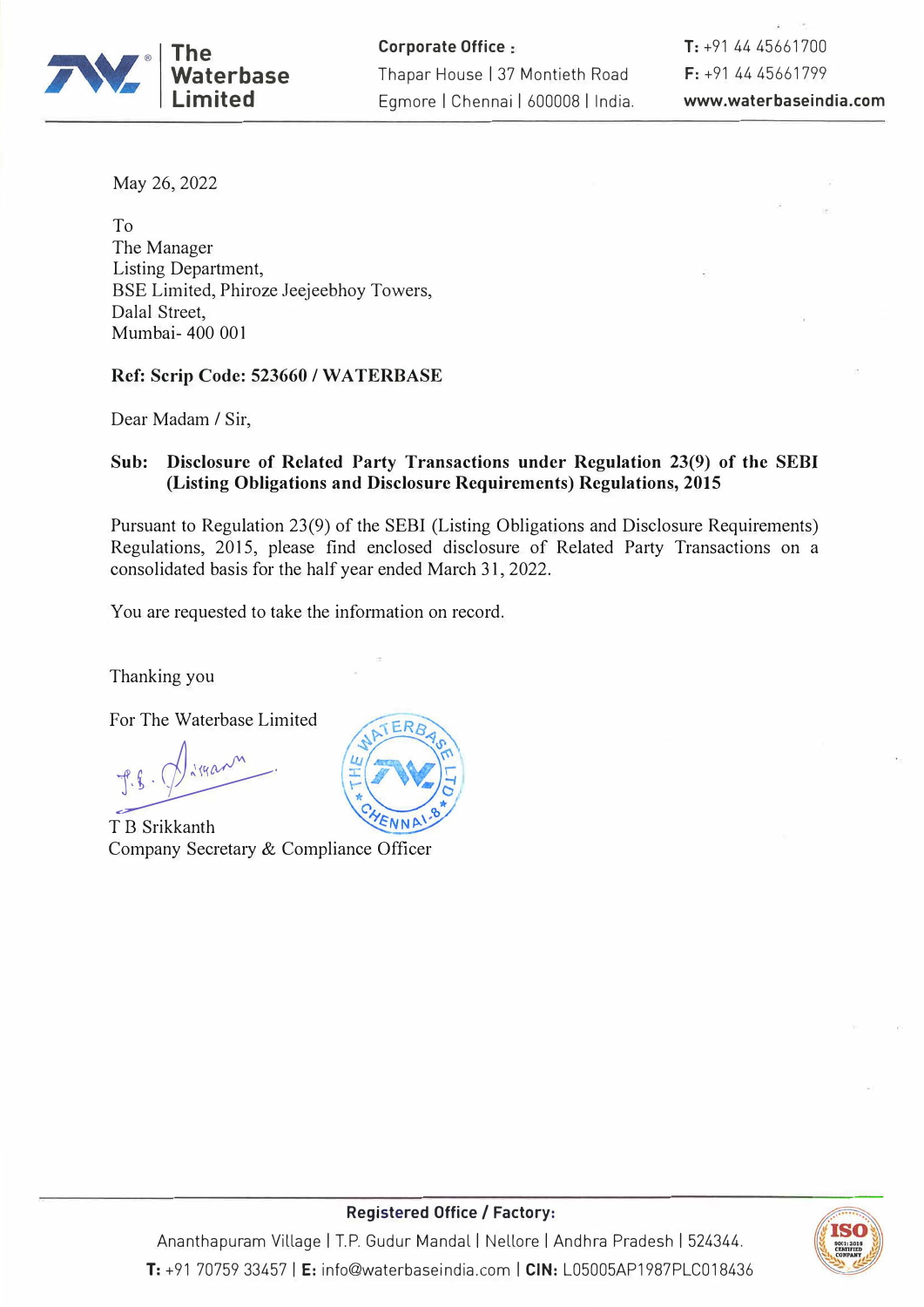#### **The Waterbase Limited Consolidated disclosure of Related Party transactions and balances for the half year ended Mar 31, 2022**

| S.No.          | <b>Name of the Related Party</b>                    | <b>Relationship</b>                                        |
|----------------|-----------------------------------------------------|------------------------------------------------------------|
|                | Nav Srijit Shakti Telangana Private Limited         | <b>Holding Company</b>                                     |
| $\overline{c}$ | Indian City Properties Limited                      | Entity under significant influence                         |
| 3              | Karam Chand Thapar & Bros. (Coal Sales) Limited     | Entity under significant influence                         |
| 4              | KCT Financial & Management Services Private Limited | Entity under significant influence                         |
| 5              | <b>Avitech Nutrition Private Limited</b>            | Entity under significant influence                         |
| 6              | Handy Waterbase India Private Limited               | Entity under significant influence                         |
| 7              | Mr. Vikramaditya Mohan Thapar                       | Non-Executive Director and Chairman                        |
| 8              | Ms.Shashikala Venkatraman                           | Non-Executive Independent Director                         |
| 9              | Mr. Varun Aditya Thapar                             | Non-Executive Director                                     |
| 10             | Mr.Rahul Kapur                                      | Non-Executive Independent Director                         |
| 11             | Mr.Anil Kumar Bhandari                              | Non-Executive Independent Director                         |
| 12             | Mr.Ranjit Mehta                                     | Non-Executive Independent Director                         |
| 13             | Mr. Ramakanth V Akula                               | <b>Chief Executive Officer</b>                             |
| 14             | Mr. R. Sureshkumar                                  | <b>Chief Financial Officer</b>                             |
| 15             | Mr.R.Achuthan                                       | Company Secretary (till Feb 24, 2021)                      |
| 16             | Mr. T.B.Srikkanth                                   | Company Secretary & Compliance Officer (from May 27, 2021) |
| 17             | Ms.Nitasha Thapar                                   | Relative of Non-Executive Director                         |
| 18             | Ms.Ayesha Thapar                                    | Relative of Non-Executive Director                         |
| 19             | Ms.Jyoti Thapar                                     | Relative of Non-Executive Director                         |
| 20             | <b>KCT Group trust</b>                              | KMP having significant influence                           |
| 21             | <b>TWL Employees Gratuity Trust</b>                 | KMP having significant influence                           |

#### **Transactions during the half year ended Mar 31, 2022 Conservation of the set of the set of the set of the set of the set of the set of the set of the set of the set of the set of the set of the set of the set of the set**

| <b>TRONGOLOG WITH STREET AND YOU CHOCK MAIL OF, EVER</b><br><b>Particulars</b> | <b>Name of the Related Party</b>                                                                       | $10.11$ Lands<br>Half year ended<br>Mar 31, 2022 |
|--------------------------------------------------------------------------------|--------------------------------------------------------------------------------------------------------|--------------------------------------------------|
| Purchase of Goods                                                              | <b>Avitech Nutrition Private Limited</b><br>Handy Waterbase India Private Limited                      | 151.12<br>9.69                                   |
| Service Provided                                                               | Karam Chand Thapar & Bros. (Coal Sales) Limited                                                        | 1.06                                             |
| Service Received                                                               | Karam Chand Thapar & Bros. (Coal Sales) Limited<br>KCT Financial & Management Services Private Limited | 34.77<br>8.12                                    |
| Rent Paid / Payable                                                            | Karam Chand Thapar & Bros. (Coal Sales) Limited<br>Indian City Properties Limited                      | 17.84<br>0.25                                    |
| Paid for Test Charges                                                          | <b>KCT Group Trust</b>                                                                                 | 1.30                                             |
| Payments towards CSR                                                           | <b>KCT Group Trust</b>                                                                                 | 48.42                                            |
| Remuneration                                                                   | Mr. Ramakanth V Akula<br>Mr. R Sureshkumar<br>Mr. T B Srikkanth                                        | 91.20<br>41.33<br>8.85                           |
| <b>Directors' Sitting Fees</b>                                                 | Mr. Vikramaditya Mohan Thapar<br>Mr. Varun Aditya Thapar<br>Mr. Rahul Kapur<br>Mr.Anil Kumar Bhandari  | 0.60<br>1.00<br>1.30<br>1.30                     |
|                                                                                | Mr.Ranjit Mehta<br>Ms.Shashikala Venkatraman                                                           | 1.30<br>0.90                                     |